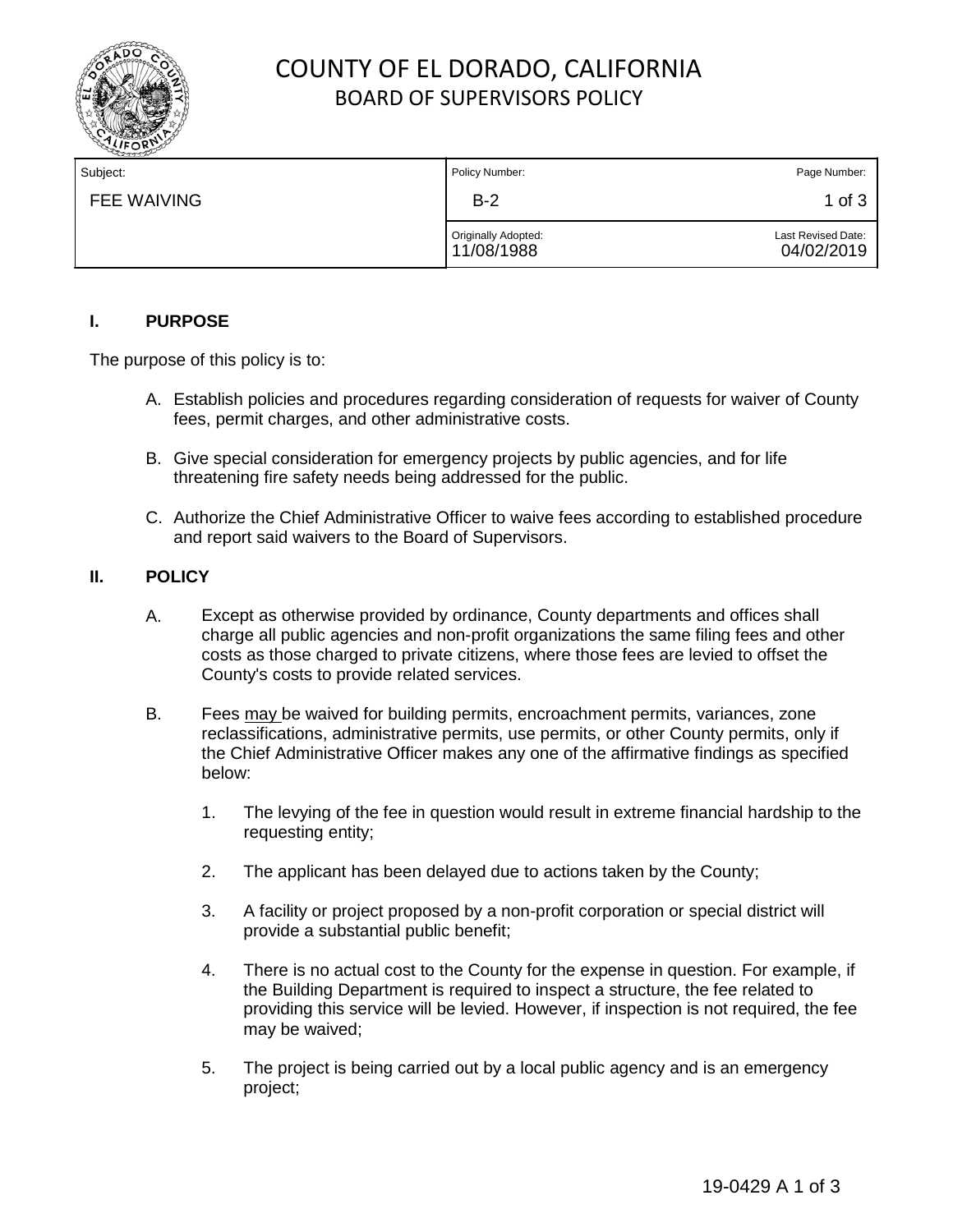

# COUNTY OF EL DORADO, CALIFORNIA BOARD OF SUPERVISORS POLICY

| Subject:           | Policy Number:                    | Page Number:                     |
|--------------------|-----------------------------------|----------------------------------|
| <b>FEE WAIVING</b> | $B-2$                             | 2 of 3                           |
|                    | Originally Adopted:<br>11/08/1988 | Last Revised Date:<br>04/02/2019 |

- 6. The project is being carried out by a private agency primarily to address unresolved life threatening and/or fire safety issues for the public;
- 7. The project has been damaged or destroyed by an act or event that has been declared a disaster by the Board of Supervisors, or a theft or crime where insurance is inadequate to pay the applicable fees.
- C. A fee for appeal of a decision of the approving authority may not be waived.

### **III. PROCEDURE**

- A. Fee waivers will be monitored per fiscal year and reviewed along with County operations, staffing and revenue status. The County relies on fees, permit charges, and other administrative charges for cost recovery. Consideration is given to the impacts of pro-bono work to ensure no delay is caused in meeting internal goals for timely plan review/inspections.
- B. An applicant applying for a fee waiver shall present a request in writing to the Department Head of the department that charges the fee in question. The request shall contain a description of the project in question along with documentation necessary to establish eligibility for a deferral or waiver.
- C. An applicant applying for a fee waiver based upon non-profit status shall submit the necessary documentation to verify such status.
- D. An applicant for a fee waiver based upon financial hardship/low-income will be required to certify gross annual income and household size. The department that charges the fee in question will use the annual Department of Housing and Urban Development (HUD) area Median Family Income table to determine eligibility. Current low-income eligibility is set at 80% area Median Family Income (OR persons age 62 or over on a fixed, very low income as defined by HUD).
- E. A maximum amount of up to \$1,000 may be waived for each requestor per project per fiscal year (July 1 through June 30), unless approved by the Board of Supervisors.
- F. The department that charges the fee in question shall review the request, determine eligibility and make recommendations in writing to the Department Head. Determinations shall be made in accordance with all applicable laws, regulations and policies.
- G. The Department Head will review the request and present it to the Chief Administrative